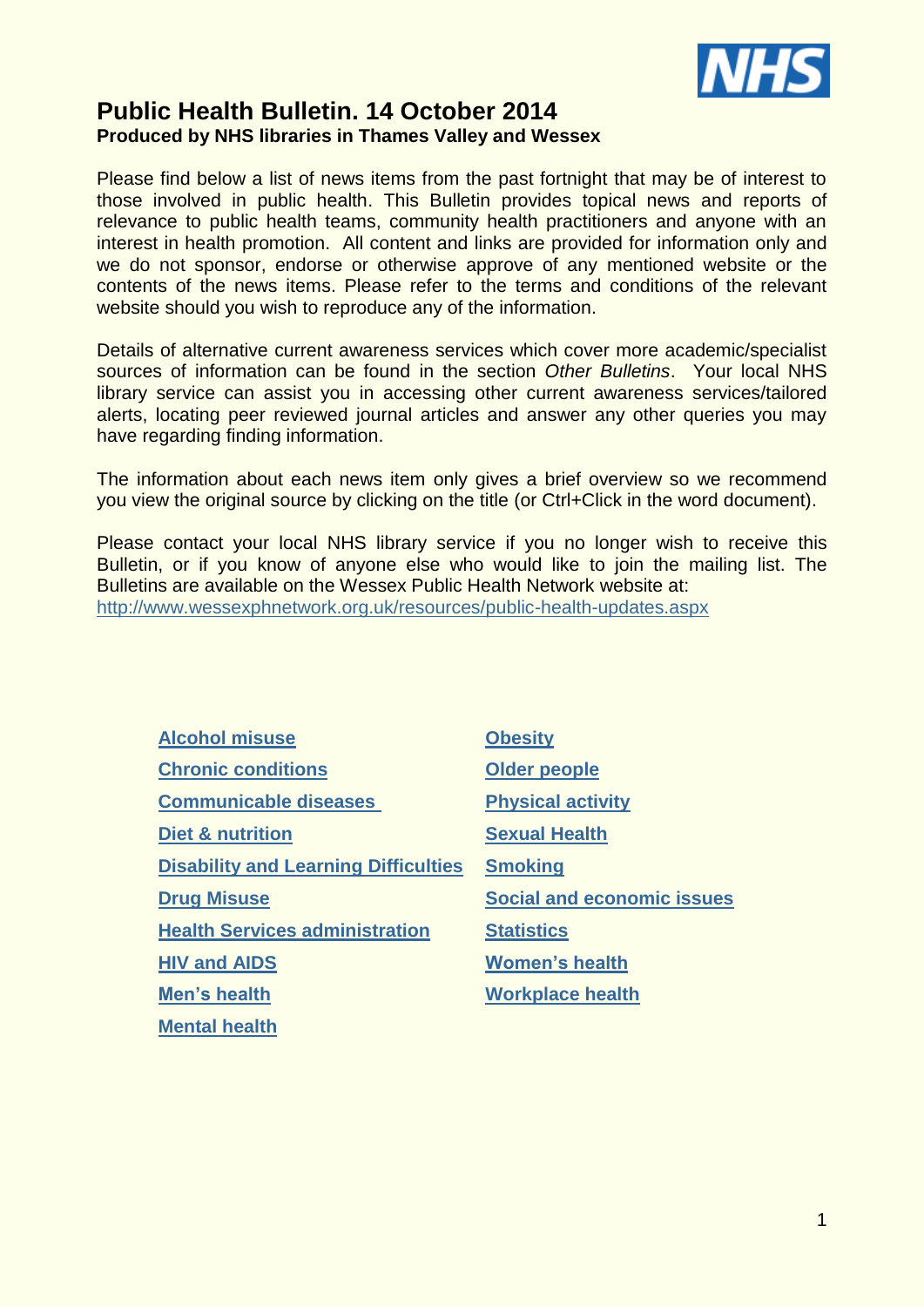# <span id="page-1-0"></span>**Alcohol misuse**

**[Minimum unit price '50 times more effective' than](http://www.bbc.co.uk/news/uk-29433130) alcohol floor price**

Wednesday 1 October 2014 *Source:* BBC Health: [http://www.bbc.co.uk](http://www.bbc.co.uk/)

Introducing minimum pricing for alcohol would be up to 50 times more effective than current government policy, according to health researchers.

**[Minimum alcohol pricing would 'save 100s of lives'](http://www.nhs.uk/news/2014/10October/Pages/Minimum-alcohol-pricing-would-save-100s-of-lives.aspx)** Wednesday 1 October 2014 *Source*: NHS Choices: [http://www.nhs.uk](http://www.nhs.uk/)

"'Hundreds of lives lost' over failure to bring in minimum alcohol pricing," The Independent reports.

**[Health warning over alcohol 'pre-loading'](http://www.bbc.co.uk/news/health-29454768)** Thursday 2 October 2014 *Source:* BBC Health: [http://www.bbc.co.uk](http://www.bbc.co.uk/)

A leading accident and emergency doctor, Clifford Mann, has warned of a "dangerous epidemic" of young people ending up in hospital, after getting drunk on cheap drinks before going out.

**[Drug recommended to help cut drink dependence](http://www.bbc.co.uk/news/uk-29468885)** Friday 3 October 2014 *Source:* BBC Health: [http://www.bbc.co.uk](http://www.bbc.co.uk/)

A pill designed to reduce alcohol consumption among problem drinkers looks set to be made available to NHS patients in England and Wales.

**[Millions of children exposed to alcohol marketing during 2014 World Cup](http://www.alcoholconcern.org.uk/media-centre/news/millions-of-children-exposed-to-alcohol-marketing-during-2014-world-cup)** Friday 10 October 2014 *Source:* Alcohol Concern: [http://www.alcoholconcern.org.uk](http://www.alcoholconcern.org.uk/)

Alcohol Concern is asking the government to consider whether the harms outweigh the financial benefits of alcohol marketing in sport.

**[Total NHS alcohol-related admissions in England nears 10 million](http://www.alcoholconcern.org.uk/media-centre/news/total-nhs-alcohol-related-admissions-in-england-nears-10-million)** Wednesday 15 October 2014 *Source:* Alcohol Concern: [http://www.alcoholconcern.org.uk](http://www.alcoholconcern.org.uk/)

A new map of alcohol harm published today has shown that the total number of alcoholrelated NHS admissions, including inpatient, outpatient and A&E visits, hit almost 10 million in England during 2012-13.

### <span id="page-1-1"></span>**Chronic conditions**

**[Cancer gene test 'would save lives'](http://www.bbc.co.uk/news/health-29427726)**

Wednesday 1 October 2014 *Source:* BBC Health: [http://www.bbc.co.uk](http://www.bbc.co.uk/)

Younger bowel cancer patients should be offered a genetic test to screen for a rare condition linked to a higher risk of further cancers, say researchers.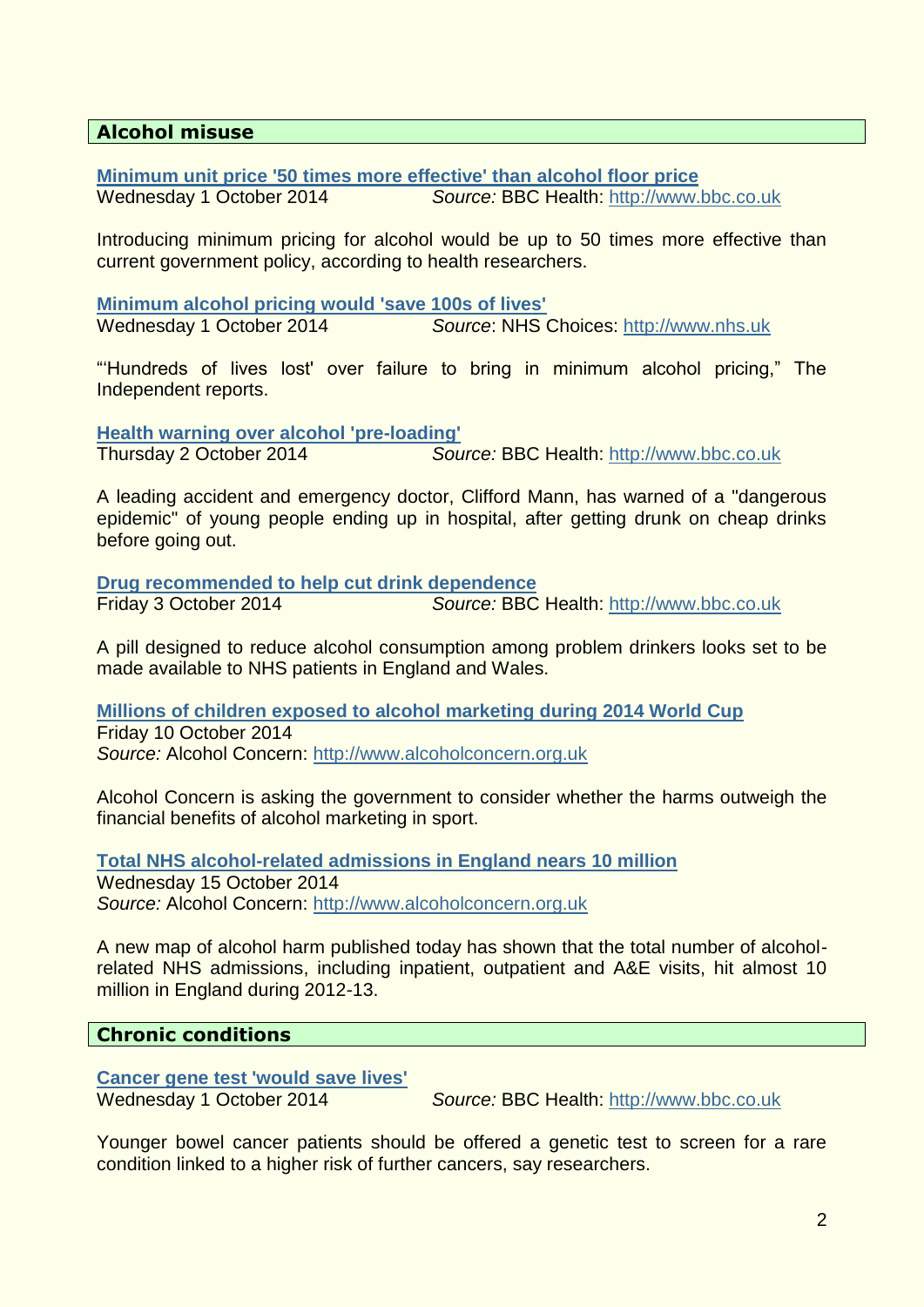#### **[The promise of antidepressants in brain cancer fight](http://www.bbc.co.uk/news/health-29440314)**

Thursday 2 October 2014 *Source:* BBC Health: [http://www.bbc.co.uk](http://www.bbc.co.uk/)

Brain cancer is one of the least-funded types of cancer in the UK, according to cancer charities, but kills more children and adults under 40 than any other cancer.

#### **[Does cancer get too much attention?](http://www.bbc.co.uk/news/health-29363887)**

Friday 3 October 2014 *Source:* BBC Health: [http://www.bbc.co.uk](http://www.bbc.co.uk/)

Over recent years, new institutions, targets, campaigns, and funding have steadily helped drive improvements in cancer care, treatment and survival.

**[Green tea compound may improve cancer drugs](http://www.nhs.uk/news/2014/10October/Pages/Green-tea-compound-may-improve-cancer-drugs.aspx)** Monday 6 October 2014 *Source*: NHS Choices: [http://www.nhs.uk](http://www.nhs.uk/)

"Green tea could helps [sic] scientists develop new cancer fighting drugs," the Mail Online reports. But before you rush out to the shops, in no way does this study suggest green tea can fight cancer.

**Study finds [clue to why colds trigger asthma](http://www.nhs.uk/news/2014/10October/Pages/Study-finds-clue-to-why-colds-trigger-asthma.aspx)** Friday 3 October 2014 *Source*: NHS Choices: [http://www.nhs.uk](http://www.nhs.uk/)

The Mail Online reports how "a simple cold can set off a deadly asthma attack: Scientists discover chemical can send the immune system into overdrive". It is well known that in people with asthma, respiratory infections such as colds or flu can trigger asthma symptoms, and, in more serious cases, an asthma attack.

**[Is a cure for type 1 diabetes 'within reach'?](http://www.nhs.uk/news/2014/10October/Pages/Cure-for-type-1-diabetes-within-reach.aspx)** Friday 10 October 2014 *Source*: NHS Choices: [http://www.nhs.uk](http://www.nhs.uk/)

"Type 1 diabetes cure within reach after breakthrough," The Independent reports after researchers have managed to "coax" human stem cells into becoming insulin-producing cells.

**[How can magic help stroke survivors?](http://www.bbc.co.uk/news/health-29568165)**

Saturday 11 October 2014 *Source:* BBC Health: [http://www.bbc.co.uk](http://www.bbc.co.uk/)

Rehabilitation and physiotherapy play a vital role in recovery, helping stroke survivors to maintain their independence. But it can be difficult to keep up enthusiasm for doing exercises - so a new magical approach could make recovery from stroke more entertaining.

**[Sir Ian Botham on coping with a parent with dementia](http://www.bbc.co.uk/news/uk-england-29525863)**

Monday 13 October 2014 *Source:* BBC Health: [http://www.bbc.co.uk](http://www.bbc.co.uk/)

Former cricketer Sir Ian Botham has been speaking about his father's dementia and how difficult it was to cope with the deteriorating condition.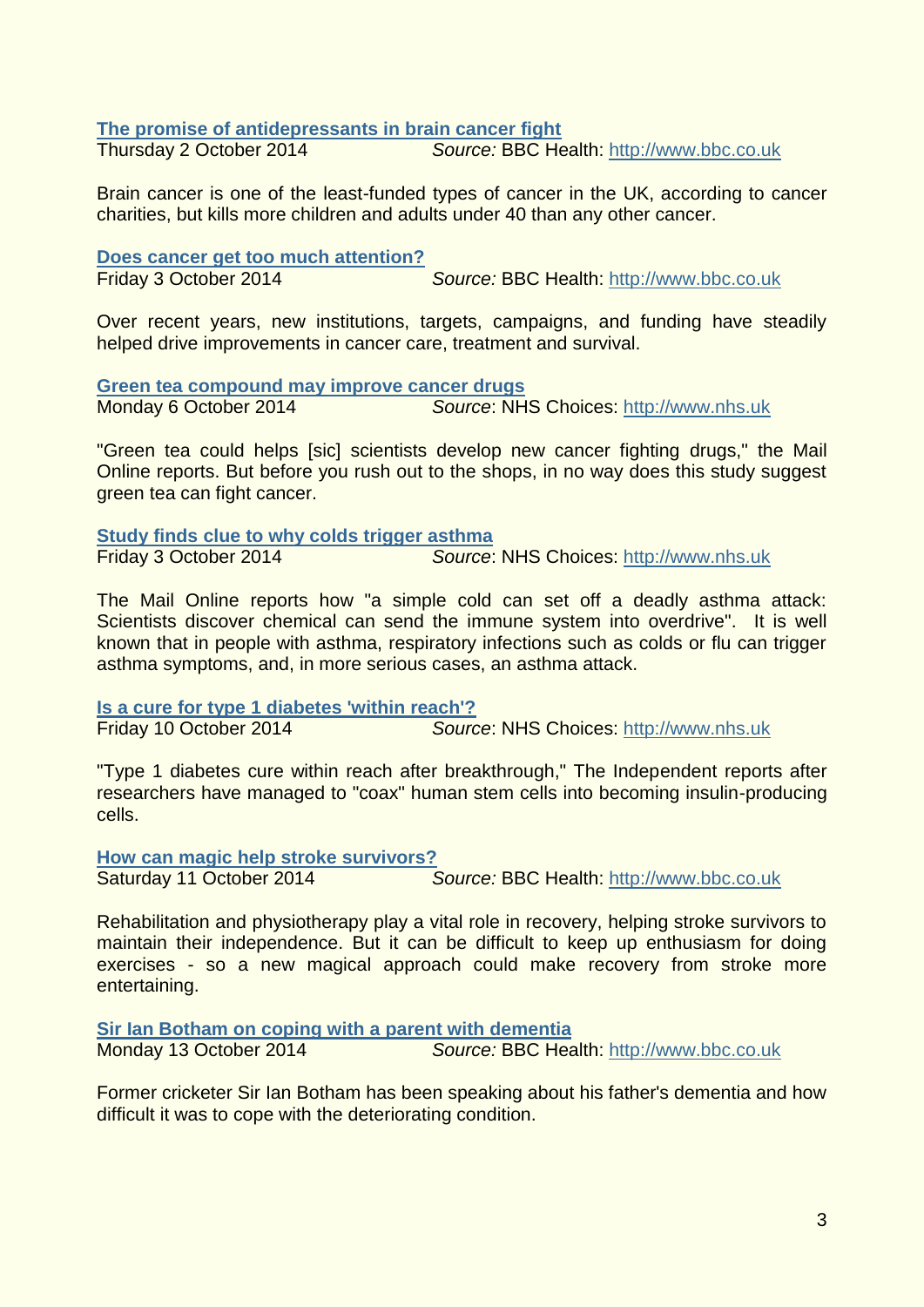#### **[Review of dementia care services shows too much variation](http://www.cqc.org.uk/content/review-dementia-care-services-shows-too-much-variation)** Monday 13 October 2014 *Source:* CQC: [http://www.cqc.org.uk](http://www.cqc.org.uk/)

A major review into the care provided to people living with dementia by the Care Quality Commission found an unacceptable gap in the quality of care that means people are at risk of experiencing poor care as they move between care homes and hospitals.

#### **[Action needed on training for dementia carers](http://www.bbc.co.uk/news/uk-england-29443685)** Monday 13 October 2014 *Source:* BBC Health: [http://www.bbc.co.uk](http://www.bbc.co.uk/)

BBC Inside Out examines the weaknesses in the quality of training and care on offer to people with dementia in care homes and hospitals. This week, the Care Quality Commission (CQC) published its inspection report, Cracks in the Pathway, which found dementia care is variable in some care homes and hospitals in England.

**[GPs in UK 'missing opportunities' to spot lung cancer](http://www.bbc.co.uk/news/health-29596645)**

Tuesday 14 October 2014 *Source:* BBC Health: [http://www.bbc.co.uk](http://www.bbc.co.uk/)

Doctors in Britain are "missing opportunities" to spot lung cancer at an early stage, meaning one in three people with the disease dies within 90 days of diagnosis, research suggests.

**[Concerns raised about late diagnosis of lung cancer](http://www.nhs.uk/news/2014/10October/Pages/Concerns-raised-about-late-diagnosis-of-lung-cancer.aspx)**

Tuesday 14 October 2014 *Source*: NHS Choices: [http://www.nhs.uk](http://www.nhs.uk/)

"Doctors in Britain are 'missing opportunities' to spot lung cancer at an early stage," BBC News reports. A study found around a third of people with the condition die within 90 days of their initial diagnosis.

# <span id="page-3-0"></span>**Communicable diseases**

**[Ebola crisis: UK aid cuts 'hit fight' against virus](http://www.bbc.co.uk/news/uk-29450320)**

Thursday 2 October 2014 *Source:* BBC Health: [http://www.bbc.co.uk](http://www.bbc.co.uk/)

Cuts in the amount of health aid the UK provides to Liberia and Sierra Leone have "compromised the fight" to stop the spread of the Ebola virus, MPs say.

**[Ebola could reach UK, but outbreak risk is low](http://www.nhs.uk/news/2014/10October/Pages/ebola-could-reach-the-uk-soon-but-outbreak-risk-low.aspx)** Tuesday 7 October 2014 *Source*: NHS Choices: [http://www.nhs.uk](http://www.nhs.uk/)

"Global threat of Ebola: From the US to China, scientists plot spread of deadly disease across the world from its West African hotbed," reports the Mail Online. This is a terrifyingly apocalyptic-sounding headline, yet the real story about Ebola is that, while still frightening and deadly, it is still a very low risk to people in the UK.

### **[Ebola airport screening: Will it work?](http://www.bbc.co.uk/news/health-29549722)**

Thursday 9 October 2014 *Source:* BBC Health: [http://www.bbc.co.uk](http://www.bbc.co.uk/)

The UK is to begin screening some passengers who have travelled from Sierra Leone, Liberia and Guinea for signs of Ebola virus disease.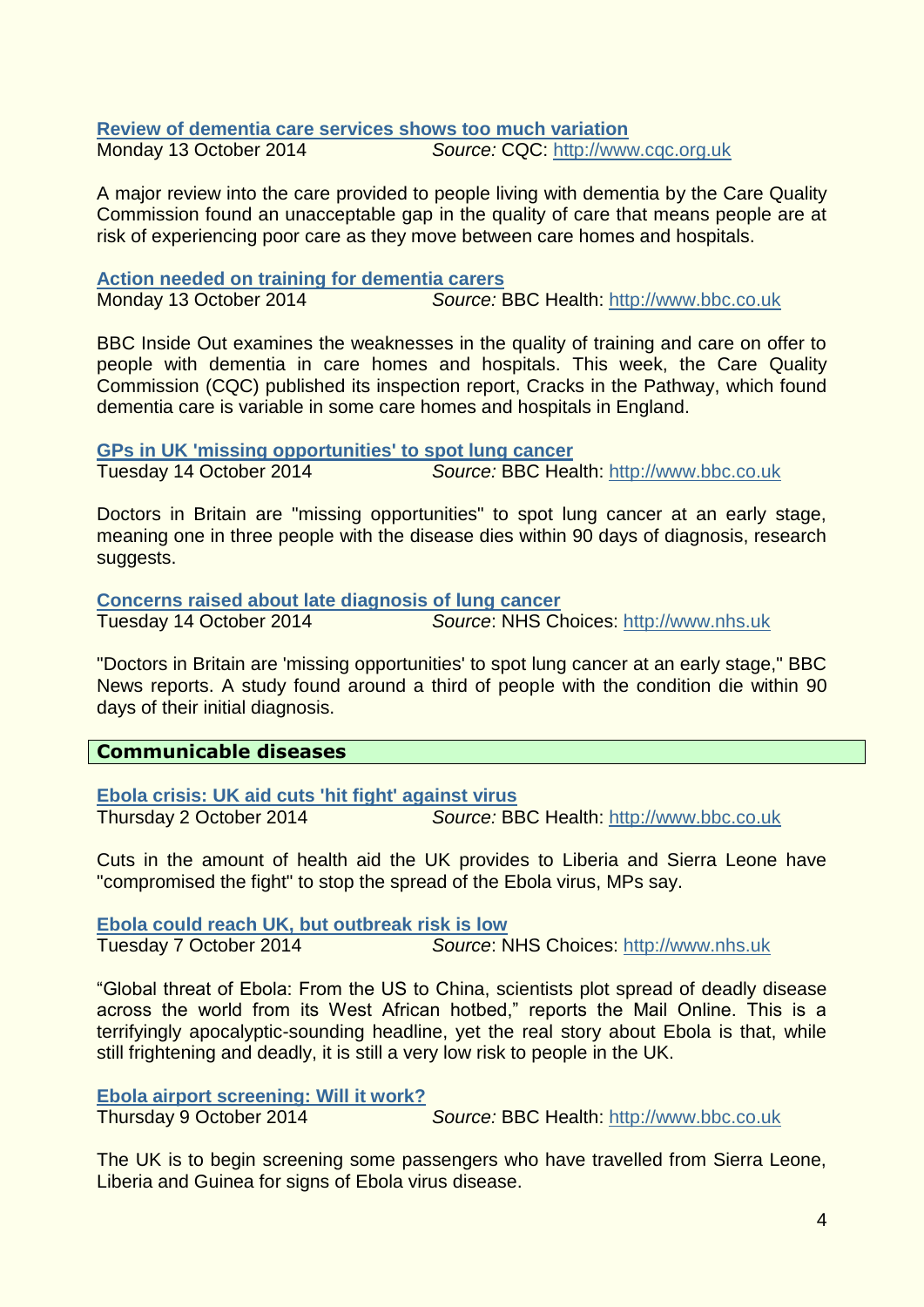#### **[Ebola basics: What you need to know](http://www.bbc.co.uk/news/health-29556006)**

Friday 10 October 2014 *Source:* BBC Health: [http://www.bbc.co.uk](http://www.bbc.co.uk/)

The Ebola virus has now claimed nearly 4,000 lives during the current epidemic in West Africa, the largest outbreak since the virus was discovered nearly 40 years ago.

**[Ebola screening for NHS 111 calls announced](http://www.bbc.co.uk/news/uk-29591561)** Monday 13 October 2014 *Source:* BBC Health: [http://www.bbc.co.uk](http://www.bbc.co.uk/)

Call handlers on the NHS non-emergency 111 phone line will try to identify possible Ebola sufferers, in the latest move announced by the health secretary.

**[Public Health England and the NHS prepare for unpredictable flu season](https://www.gov.uk/government/news/public-health-england-and-the-nhs-prepare-for-unpredictable-flu-season)** Monday 6 October 2014 *Source:* PHE\*: [http://www.gov.uk](http://www.gov.uk/)

Public Health England's (PHE's) national seasonal flu campaign launches from today (6 October 2014) encouraging uptake of the influenza (flu) vaccine among the most at-risk groups. The campaign – across press, radio and online channels – targets people of all ages with a health condition, as well as pregnant women and parents of children aged 2 to 4.

**[Flu jab drive launched ahead of winter](http://www.bbc.co.uk/news/health-29477961)**

Monday 6 October 2014 *Source:* BBC Health: [http://www.bbc.co.uk](http://www.bbc.co.uk/)

Four-year-olds in England are to be offered free flu vaccinations for the first time as part of the annual drive to get people protected before winter.

**['At risk' groups urged to get flu shots by health body](http://www.bbc.co.uk/news/health-29502501)**

Monday 6 October 2014 *Source:* BBC Health: [http://www.bbc.co.uk](http://www.bbc.co.uk/)

Public Health England and the NHS are urging people in "at risk" groups to get vaccinated against flu this winter. These include pregnant women, young children, over 65s and those with conditions such as asthma and diabetes.

**[Antibiotic resistance rise continues](http://www.bbc.co.uk/news/health-29553435)**

Friday 10 October 2014 *Source:* BBC Health: [http://www.bbc.co.uk](http://www.bbc.co.uk/)

Antibiotic prescriptions and cases of resistant bacteria in England have continued to soar despite dire warnings and campaigns, figures show.

**[Antibiotic resistance continues to rise](http://www.nhs.uk/news/2014/10October/Pages/Antibiotic-resistance-continues-to-rise.aspx)** Friday 10 October 2014 *Source*: NHS Choices: [http://www.nhs.uk](http://www.nhs.uk/)

"Antibiotic resistance continues to rise," BBC News reports as, despite warnings, the number of antibiotic prescriptions in the UK continues to soar, as do new cases of resistant bacteria.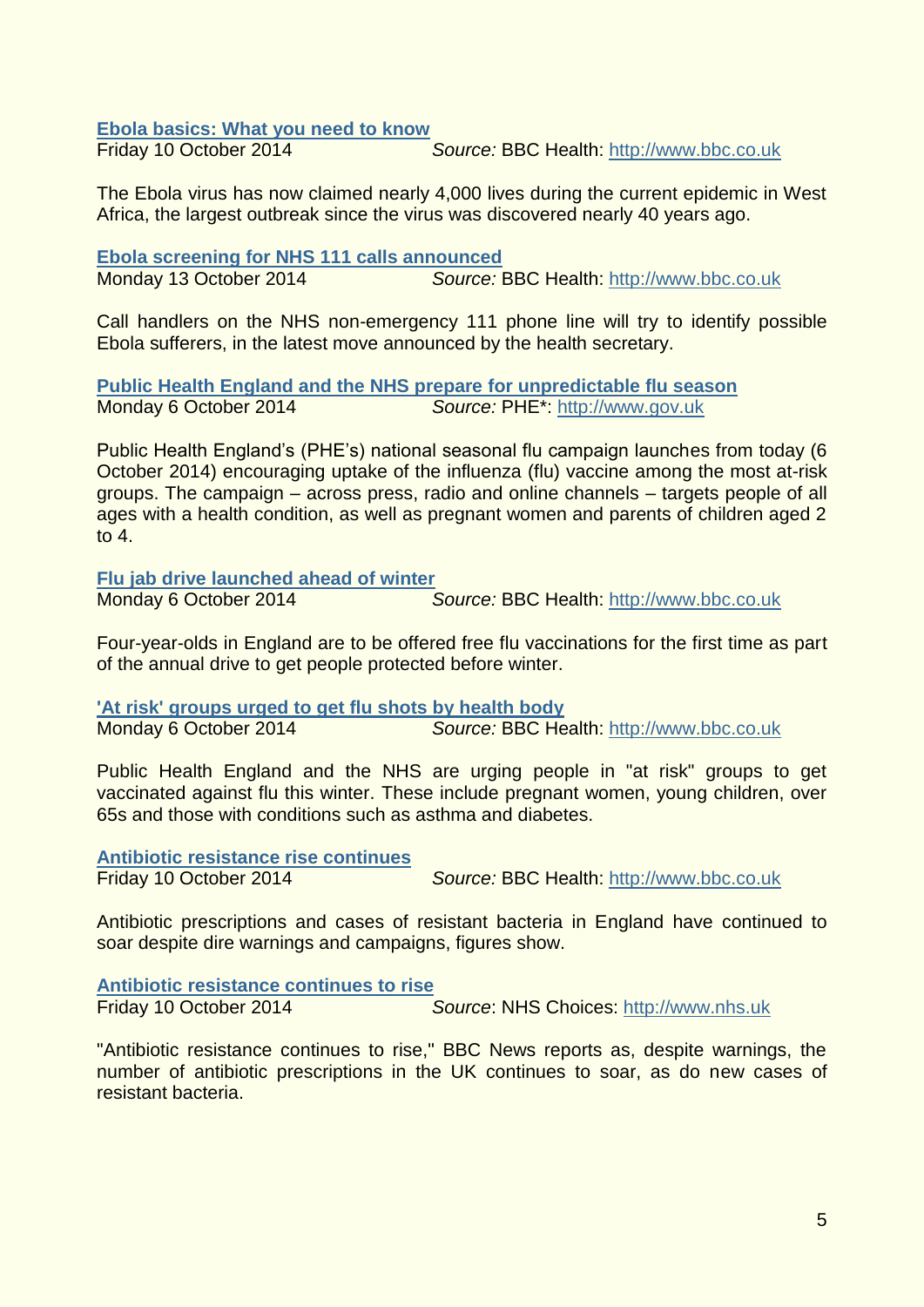#### **['Poo in a pill' may help treat C. difficile infection](http://www.nhs.uk/news/2014/10October/Pages/Poo-in-a-pill-may-help-treat-C-difficile-infection.aspx)**

Monday 13 October 2014 *Source*: NHS Choices: [http://www.nhs.uk](http://www.nhs.uk/)

"Capsules containing frozen faecal material may help clear up C. difficile infections," BBC News reports. While the prospect may sound stomach-churning, swallowing somebody else's "poo" may help treat symptoms such as chronic diarrhoea, which can be life-threatening.

### <span id="page-5-0"></span>**Diet & nutrition**

**['Healthy foods expensive' claim is unrealistic](http://www.nhs.uk/news/2014/10October/Pages/Healthy-food-costs-you-more-claim.aspx)**

Thursday 9 October 2014 *Source*: NHS Choices: [http://www.nhs.uk](http://www.nhs.uk/)

"Healthy food now costs three times as much as junk, study shows," The Independent reports. It also reports a sharper rise in the cost of fruit and veg over the past decade compared to other types of foods.

**[Could grapefruit juice protect against diabetes?](http://www.nhs.uk/news/2014/10October/Pages/Grapefruit-juice-may-protect-against-diabetes.aspx)** Thursday 9 October 2014 *Source*: NHS Choices: [http://www.nhs.uk](http://www.nhs.uk/)

"Grapefruit juice 'could be the key to weight loss','' is the misleading headline in The Daily Telegraph.

**[Fruit juice link to high blood pressure not proven](http://www.nhs.uk/news/2014/10October/Pages/Fruit-juice-link-to-high-blood-pressure-not-proven.aspx)**

Monday 13 October 2014 *Source*: NHS Choices: [http://www.nhs.uk](http://www.nhs.uk/)

"Does drinking fruit juice give you high blood pressure?," the Mail Online asks, as an Australian study found people who reported a daily intake of fruit juice tended to have slightly higher blood pressure. This finding, the researchers argue, is likely down to the high sugar content of fruit juices.

**[Can we count on counting calories?](http://www.nhs.uk/news/2014/10October/Pages/Can-we-count-on-counting-calories.aspx)**

Monday 13 October 2014 *Source*: NHS Choices: [http://www.nhs.uk](http://www.nhs.uk/)

It's a concept at the cornerstone of most diets: counting the calories of your food intake so you don't go over the limit. But just how accurate are calorie labels? And are some calories more "equal" than others?

### <span id="page-5-1"></span>**Disability and Learning Difficulties**

**[Inverness girl Hayley Fraser gets 3D-printed hand](http://www.bbc.co.uk/news/uk-scotland-highlands-islands-29441115)** Wednesday 1 October 2014 *Source:* BBC Health: [http://www.bbc.co.uk](http://www.bbc.co.uk/)

A Scots girl is thought to be the first child in the UK to have a prosthetic hand made with 3D printing technology.

**[Bionic arm restores sense of feeling](http://www.bbc.co.uk/news/health-29538385)**

Thursday 9 October 2014 *Source:* BBC Health: [http://www.bbc.co.uk](http://www.bbc.co.uk/)

Advances in bionic hands have restored a sense of touch to two patients for more than a year, report US scientists. The men can now delicately pluck the stalks out of cherries.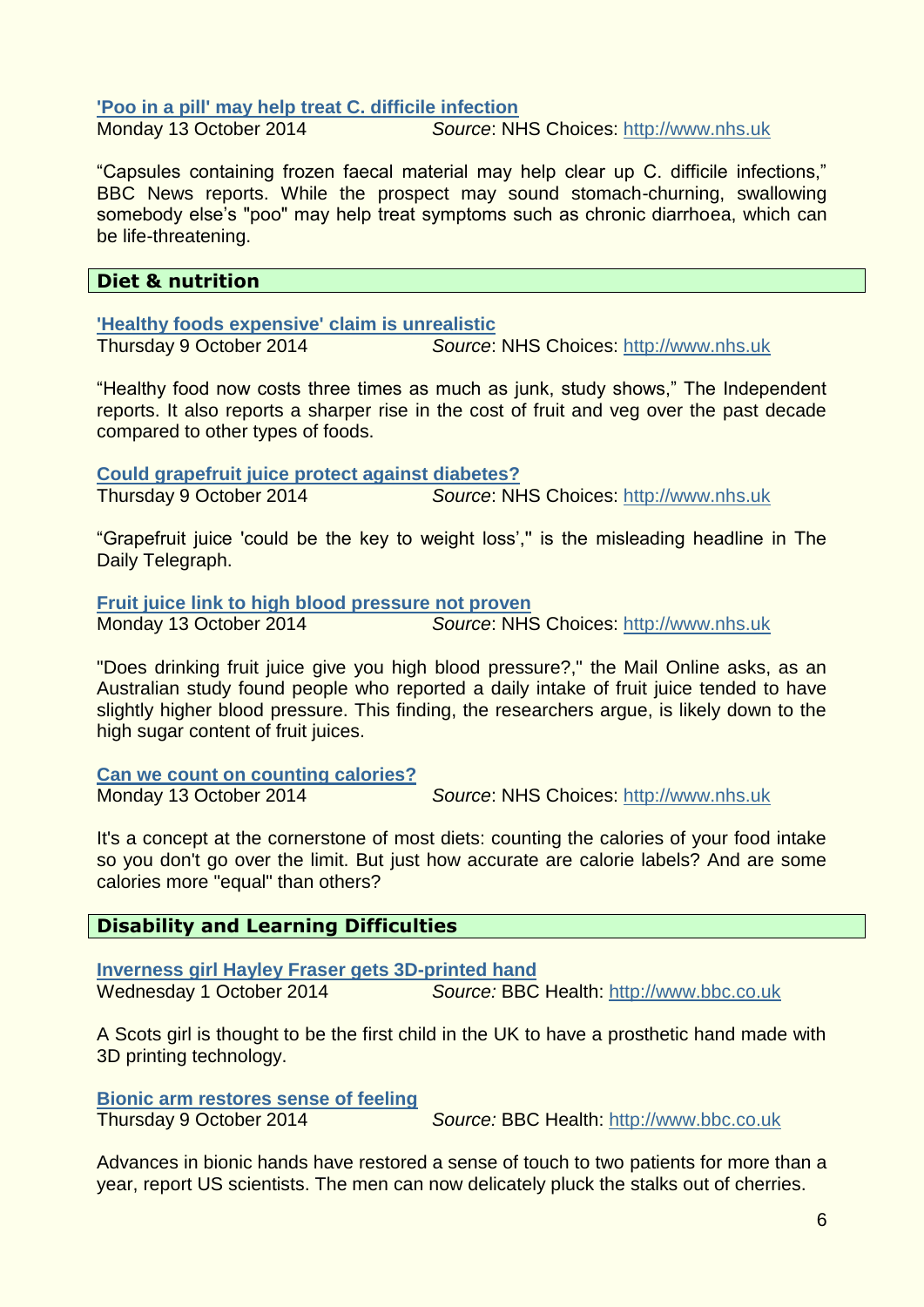**[Radio 1 Teen Hero: I want to do Stephen Sutton proud](http://www.bbc.co.uk/newsbeat/29576996#sa-ns_mchannel=rss&ns_source=PublicRSS20-sa)** Monday 13 October 2014

*Source:* BBC Newsbeat:<http://www.bbc.co.uk/newsbeat>

Radio 1's first Stephen Sutton Teen Hero Award winner has been given to Jack Marshall.The 16-year-old was born with a rare neurological disease called Moebius Syndrome.

#### **[Broccoli could 'hold the key' for treating autism](http://www.nhs.uk/news/2014/10October/Pages/Broccoli%20could-hold-the-key-for-treating-autism.aspx)** Source: NHS Choices: [http://www.nhs.uk](http://www.nhs.uk/)

"Broccoli chemical may improve autism symptoms," The Daily Telegraph reports. A small study suggests sulforaphane, a chemical that gives broccoli its distinctive taste, may help improve some of the symptoms of autism spectrum disorder (ASD).

### <span id="page-6-0"></span>**Drug Misuse**

**[Cannabis labelled 'harmful and as addictive as heroin'](http://www.nhs.uk/news/2014/10October/Pages/cannabis-labelled-harmful-and-as-addictive-as-heroin.aspx)**

Tuesday 7 October 2014 *Source*: NHS Choices: [http://www.nhs.uk](http://www.nhs.uk/)

"Cannabis: the terrible truth," is today's Daily Mail front page splash story. The paper cites the risks posed by cannabis – including a doubling of the risk of schizophrenia – based on research the paper says has "demolished the argument that the drug is safe".

# <span id="page-6-1"></span>**Health services administration**

**[Most out-of-hours GPs deliver excellent care, report shows](http://www.cqc.org.uk/content/most-out-hours-gps-deliver-excellent-care-report-shows)** Wednesday 1 October 2014 *Source:* CQC: [http://www.cqc.org.uk](http://www.cqc.org.uk/)

A report from our first comprehensive inspections of NHS out-of-hours GP services has highlighted examples of excellent care but also variation in the quality and safety of care.

**[GP out-of-hours care 'getting better'](http://www.bbc.co.uk/news/health-29467412)** Friday 3 October 2014 *Source:* BBC Health: [http://www.bbc.co.uk](http://www.bbc.co.uk/)

GP out-of-hours care in England is improving, but weaknesses still exist in certain areas, inspectors say.

**[Patients' online diagnoses not useful, say doctors](http://www.bbc.co.uk/news/technology-29458143)** Thursday 2 October 2014 *Source:* BBC Health: [http://www.bbc.co.uk](http://www.bbc.co.uk/)

More patients are going to their GP and telling them what treatment they need based on information from apps and the internet, a survey has suggested.

**[Ageing GPs 'may force practices to close'](http://www.bbc.co.uk/news/health-29440139)** Thursday 2 October 2014 *Source:* BBC Health: [http://www.bbc.co.uk](http://www.bbc.co.uk/)

Hundreds of GP practices are at risk of closure because of the number of doctors reaching retirement age, GP leaders say.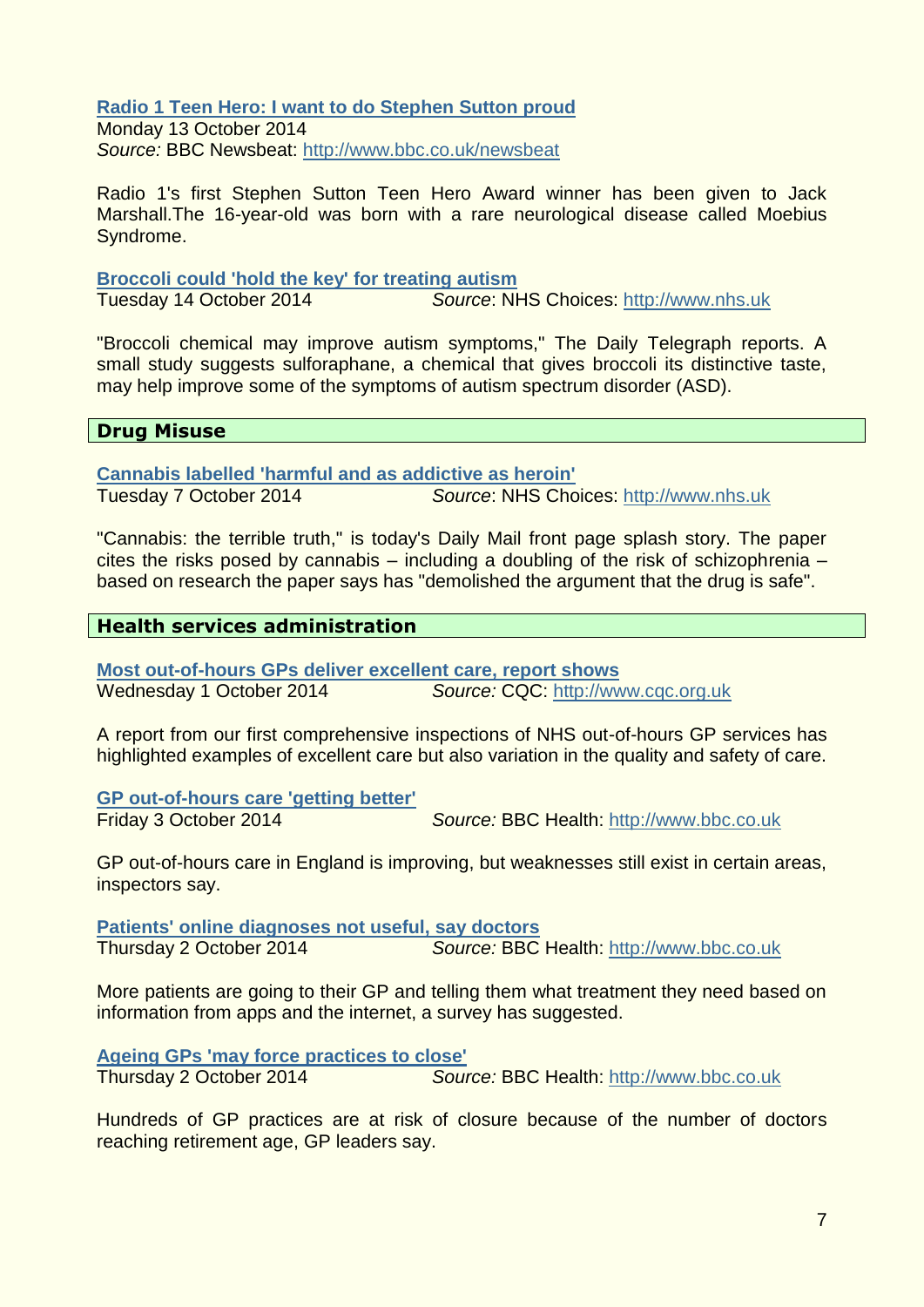**[Statement about the use of cameras to monitor care](http://www.cqc.org.uk/content/statement-about-use-cameras-monitor-care)** Monday 6 October 2014 *Source:* CQC: [http://www.cqc.org.uk](http://www.cqc.org.uk/)

In response to media coverage today about the potential use of cameras to monitor care, Andrea Sutcliffe, our Chief Inspector of Adult Social Care said: "Our consultation earlier this year on how we will inspect, regulate and rate care services, has told us that people's views on the potential use of surveillance to monitor care, are hugely mixed.

**[NHS and social care 'at breaking point', medics and charities warn](http://www.bbc.co.uk/news/uk-29501588)** Monday 6 October 2014 *Source:* BBC Health: [http://www.bbc.co.uk](http://www.bbc.co.uk/)

The NHS and social care services are "at breaking point", a group of leading medical groups and charities have said. Writing in the Independent, they said the NHS had been through its "longest and most damaging budget squeeze" ever.

**['More doctors than ever' coming to UK from Europe](http://www.bbc.co.uk/news/health-29525247)** Wednesday 8 October 2014 *Source:* BBC Health: [http://www.bbc.co.uk](http://www.bbc.co.uk/)

There are "more doctors than ever" coming to work in Britain from Europe, says the General Medical Council. Southern Europe now provides more doctors than South Asia to the UK, which was previously the main source.

**[Our response to Heathwatch England's complaints system report](http://www.cqc.org.uk/content/our-response-heathwatch-englands-complaints-system-report)** Tuesday 14 October 2014 *Source:* CQC: [http://www.cqc.org.uk](http://www.cqc.org.uk/)

Healthwatch England have today published a report calling for renewed efforts to create a compassionate complaints system.

### <span id="page-7-0"></span>**HIV & AIDS**

**[Aids: Origin of pandemic 'was 1920s Kinshasa'](http://www.bbc.co.uk/news/health-29442642)** Friday 3 October 2014 *Source:* BBC Health: [http://www.bbc.co.uk](http://www.bbc.co.uk/)

The origin of the Aids pandemic has been traced to the 1920s in the city of Kinshasa, in what is now the Democratic Republic of Congo, scientists say.

**[HIV cure continues to evade doctors](http://www.bbc.co.uk/news/health-29460198)**

Friday 3 October 2014 *Source:* BBC Health: [http://www.bbc.co.uk](http://www.bbc.co.uk/)

Giving drugs within hours of HIV infection is not a cure, say doctors treating a baby in Milan, Italy.

### <span id="page-7-1"></span>**Men's health**

**[Viagra 'may cause visual disturbance' in some men](http://www.nhs.uk/news/2014/10October/Pages/Viagra-may-cause-visual-disturbance-in-some-men.aspx)**

Wednesday 1 October 2014 *Source*: NHS Choices: [http://www.nhs.uk](http://www.nhs.uk/)

"Viagra may permanently damage vision in some men, study finds," reports The Guardian. But the news is, in fact, based on research in mice.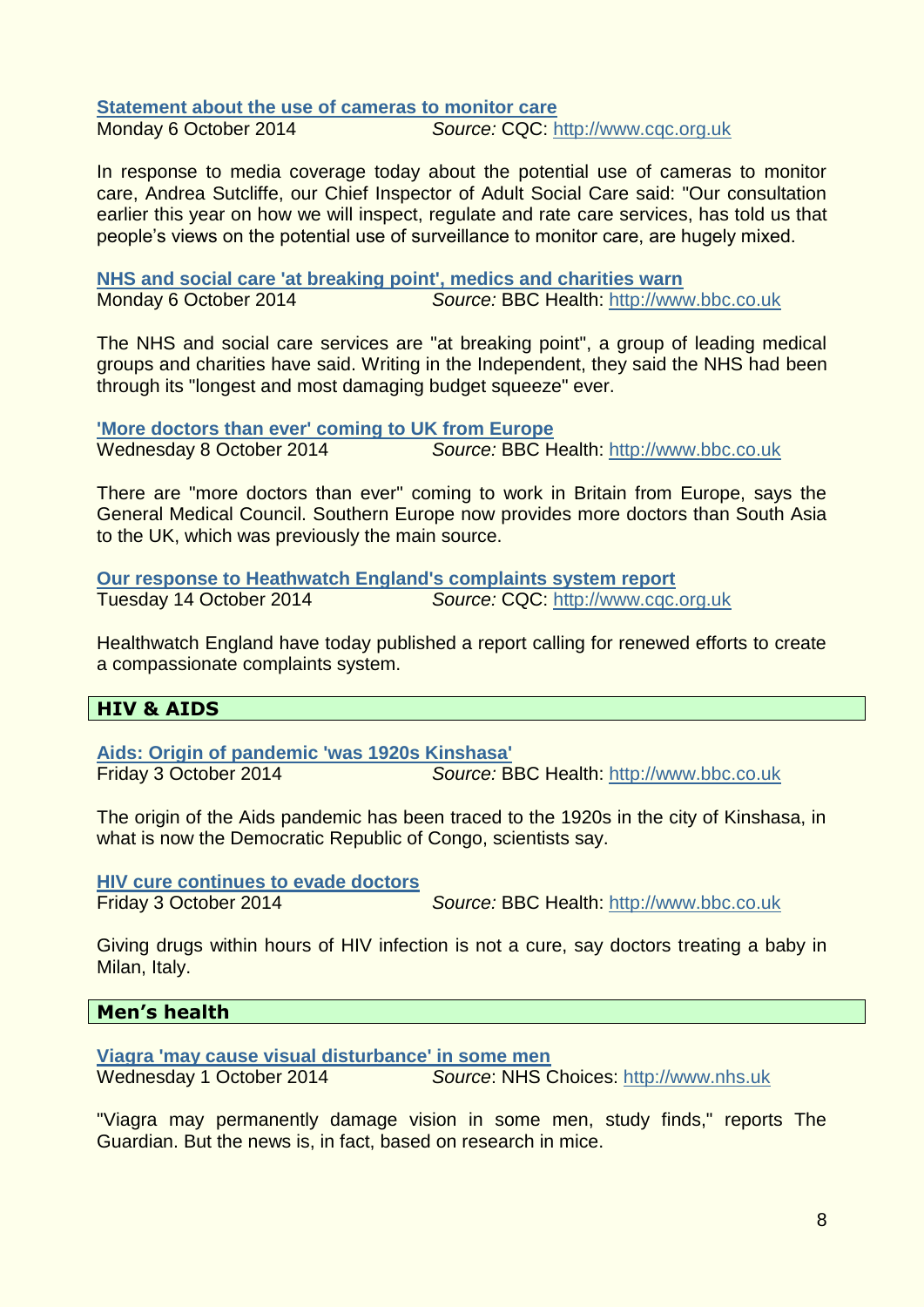**[Moderate regular drinking may 'damage sperm'](http://www.nhs.uk/news/2014/10October/Pages/Moderate-regular-drinking-may-still-damage-sperm.aspx)**

Friday 3 October 2014 *Source*: NHS Choices: [http://www.nhs.uk](http://www.nhs.uk/)

"Just five alcoholic drinks a week could reduce sperm quality," The Guardian reports. A study involving Danish military recruits found that even moderate drinking, if done regularly, was associated with a drop in quality.

#### **[More men face lonely old age, says study](http://www.bbc.co.uk/news/education-29567565)**

Monday 13 October 2014 *Source:* BBC Health: [http://www.bbc.co.uk](http://www.bbc.co.uk/)

Increasing numbers of men are facing loneliness and isolation in old age, suggests research.

### <span id="page-8-0"></span>**Mental health**

**[Centre for Mental Health begins work to offer more people best available help with](http://www.centreformentalhealth.org.uk/news/2014_IESD_employment_project.aspx?utm_source=feedburner&utm_medium=feed&utm_campaign=Feed%3A+CentreForMentalHealth_PressReleases+%28Centre+for+Mental+Health+Press+Releases%29)  [employment](http://www.centreformentalhealth.org.uk/news/2014_IESD_employment_project.aspx?utm_source=feedburner&utm_medium=feed&utm_campaign=Feed%3A+CentreForMentalHealth_PressReleases+%28Centre+for+Mental+Health+Press+Releases%29)** Friday 3 October 2014 *Source:* Centre for Mental Health: [http://www.centreformentalhealth.org.uk](http://www.centreformentalhealth.org.uk/)

Centre for Mental Health is beginning two major Department of Health funded projects to support more people with mental health problems to gain employment when they would like to work.

**[General Election 2015: Prioritising Mental Health Research](http://www.centreformentalhealth.org.uk/news/2014_mh_research_manifesto.aspx?utm_source=feedburner&utm_medium=feed&utm_campaign=Feed%3A+CentreForMentalHealth_PressReleases+%28Centre+for+Mental+Health+Press+Releases%29)** Friday 3 October 2014 *Source:* Centre for Mental Health: [http://www.centreformentalhealth.org.uk](http://www.centreformentalhealth.org.uk/)

As part of the Alliance of Mental Health Research Funders, we are today launching Prioritising Mental Health Research, our manifesto setting out what political parties can do to make mental health research a priority during the General Election 2015 and in government.

**[New plan offers better access to services](http://www.mentalhealth.org.uk/our-news/news-archive/2014/2014-10-08-five-year-plan/)** Wednesday 8 October 2014

*Source:* Mental Health Foundation: [http://www.mentalhealth.org.uk](http://www.mentalhealth.org.uk/)

The Deputy Prime Minister, Rt Hon Nick Clegg, has announced a new five-year plan aimed at achieving better access to mental health services.

**[Access and waiting time standards for mental health care are a vital first step to](http://www.centreformentalhealth.org.uk/news/2014_access_and_waiting_announcement.aspx?utm_source=feedburner&utm_medium=feed&utm_campaign=Feed%3A+CentreForMentalHealth_PressReleases+%28Centre+for+Mental+Health+Press+Releases%29)  [parity, says Centre Chief Executive](http://www.centreformentalhealth.org.uk/news/2014_access_and_waiting_announcement.aspx?utm_source=feedburner&utm_medium=feed&utm_campaign=Feed%3A+CentreForMentalHealth_PressReleases+%28Centre+for+Mental+Health+Press+Releases%29)**

Wednesday 8 October 2014 *Source:* Centre for Mental Health: [http://www.centreformentalhealth.org.uk](http://www.centreformentalhealth.org.uk/)

Responding to the Deputy Prime Minister's announcement of a new five year plan for improving access to NHS mental health treatment, Centre for Mental Health chief executive Sean Duggan said today: "We warmly welcome the Government's commitment to produce waiting time standards for mental health services. This is a vital step towards creating parity of access to mental health care and to overcoming the 'institutional bias' in the NHS.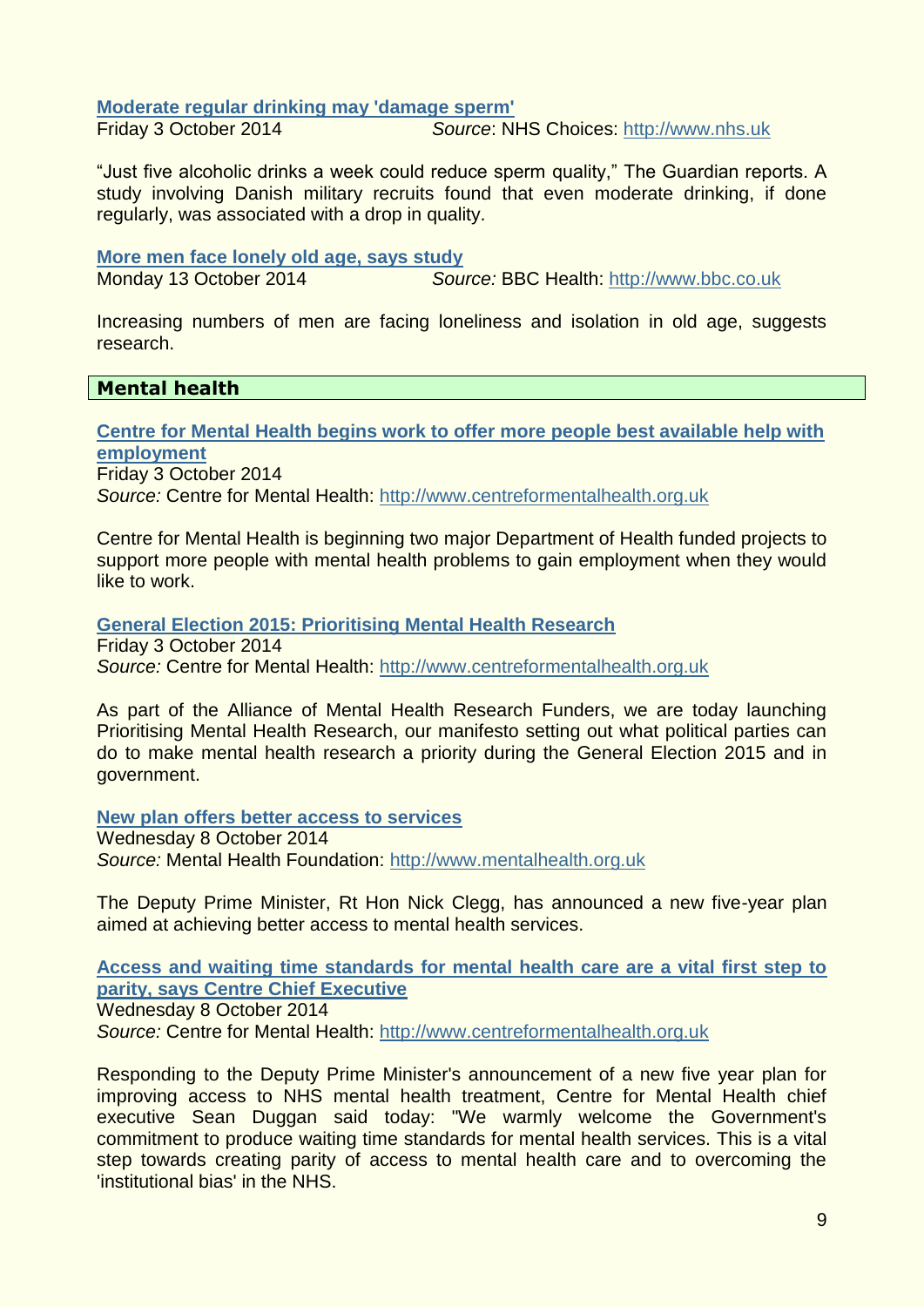**[Does wellbeing improve your mental health?](http://www.bbc.co.uk/news/blogs-ouch-29505317)**<br>Wednesday 8 October 2014 **Source**:

Source: BBC Health: [http://www.bbc.co.uk](http://www.bbc.co.uk/)

The importance of mental wellbeing has gained significant support in recent times. But does it protect against mental illness?

**[Stan Collymore praises youth openness on mental health](http://www.bbc.co.uk/news/health-29531721)** Wednesday 8 October 2014 *Source:* BBC Health: [http://www.bbc.co.uk](http://www.bbc.co.uk/)

Young people are driving a change in attitudes towards people with mental health issues, Stan Collymore has claimed.

**[Anorexia explored in graphic novel](http://www.bbc.co.uk/news/magazine-29535202)**

Thursday 9 October 2014 *Source:* BBC Health: [http://www.bbc.co.uk](http://www.bbc.co.uk/)

Many artists claim that their work is a form of therapy, and this is true for Katie Green. She decided to turn her experience of life with eating disorders into a graphic novel and says she found the process cathartic.

**[Two major reports show how far we have to go to achieve parity, says Centre for](http://www.centreformentalhealth.org.uk/news/2014_achieve_parity.aspx?utm_source=feedburner&utm_medium=feed&utm_campaign=Feed%3A+CentreForMentalHealth_PressReleases+%28Centre+for+Mental+Health+Press+Releases%29)  [Mental Health](http://www.centreformentalhealth.org.uk/news/2014_achieve_parity.aspx?utm_source=feedburner&utm_medium=feed&utm_campaign=Feed%3A+CentreForMentalHealth_PressReleases+%28Centre+for+Mental+Health+Press+Releases%29)** Friday 10 October 2014

*Source:* Centre for Mental Health: [http://www.centreformentalhealth.org.uk](http://www.centreformentalhealth.org.uk/)

"Putting mental health on a par with physical health in the NHS remains a major challenge for the whole health and care system," Centre for Mental Health deputy chief executive Andy Bell said today.

**[Premier League tackling mental health](http://www.bbc.co.uk/news/health-29543252)** Friday 10 October 2014 *Source:* BBC Health: [http://www.bbc.co.uk](http://www.bbc.co.uk/)

Mental health is still an issue that some people are reluctant to talk about despite the fact that one in four people will be affected in some way.

**[Does social media impact on body image?](http://www.bbc.co.uk/news/health-29569473)**

Monday 13 October 2014 *Source:* BBC Health: [http://www.bbc.co.uk](http://www.bbc.co.uk/)

Magazines and television are often blamed for portraying an ideal body image that causes people to question their looks and lose confidence in themselves. But what about the role social media plays in moulding attitudes to the way we look?

**World Mental Health Day 2014 - [Living with a diagnosis of schizophrenia](http://www.mentalhealth.org.uk/our-news/news-archive/2014/231007/)**

Friday 10 October 2014 *Source:* Mental Health Foundation: [http://www.mentalhealth.org.uk](http://www.mentalhealth.org.uk/)

1 in 4 of us in any given year experiences mental ill health. A smaller number have a diagnosis of schizophrenia but it still affects 26 million people around the world. This also affects their families and carers. But we know that when given the right asssistance, at least half of people can make a full recovery.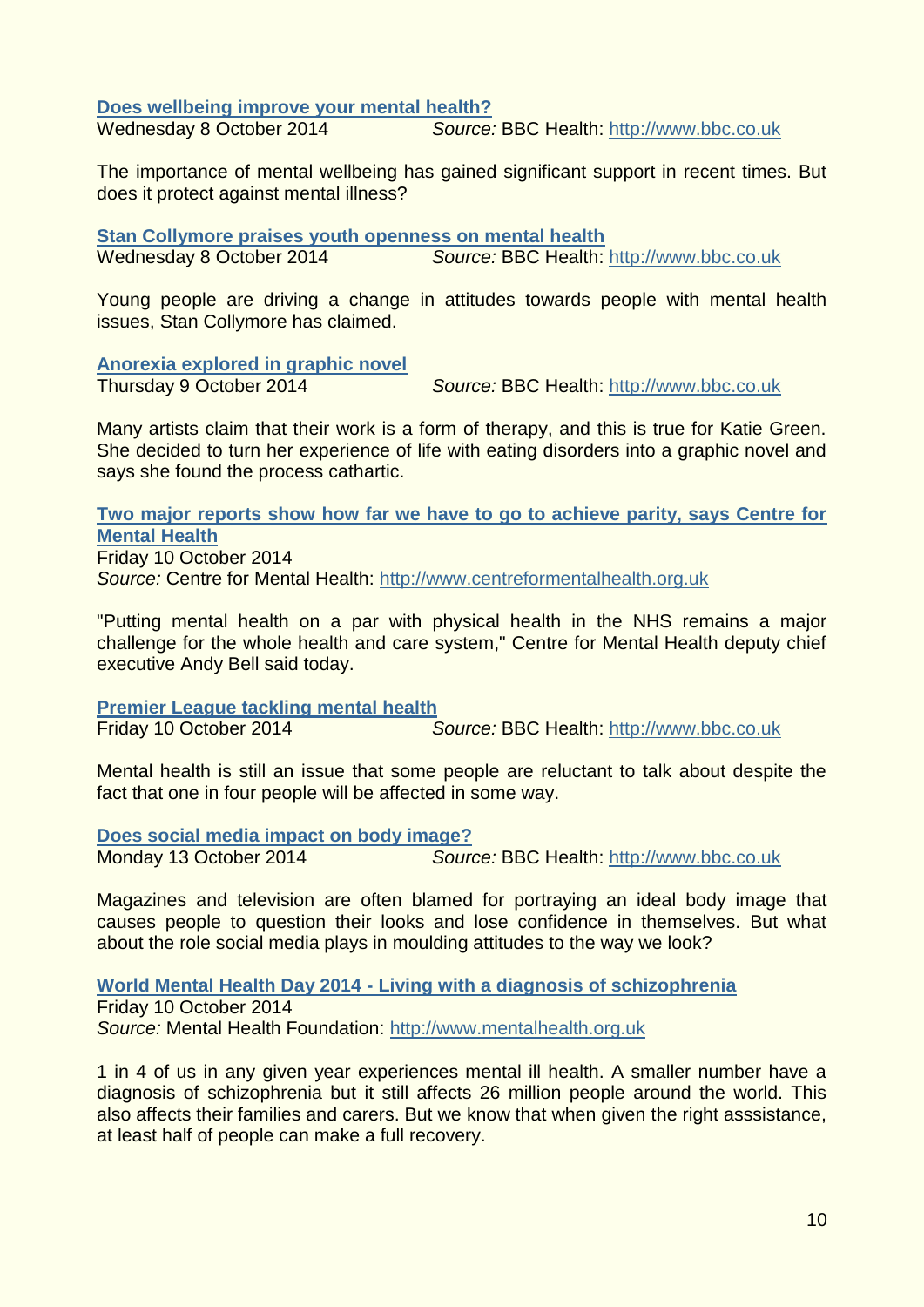### <span id="page-10-0"></span>**Obesity**

**[Eating with a fat friend 'makes you eat more'](http://www.nhs.uk/news/2014/10October/Pages/Eating-with-a-fat-friend-makes-you-eat-more-claim.aspx)**

Monday 6 October 2014 *Source*: NHS Choices: [http://www.nhs.uk](http://www.nhs.uk/)

"Sitting next to overweight people makes you more likely to gorge on unhealthy food," the Daily Express reports. The paper reports on a small-scale research experiment showing that the presence of an overweight woman (an actress in a fat suit) near a buffet made student volunteers choose and eat a larger amount of unhealthy food (spaghetti) than when she was a healthy weight (without the fat suit).

# <span id="page-10-1"></span>**Older people**

**['Sandwich generation' carers say choosing care is one of life's most stressful](http://www.cqc.org.uk/content/sandwich-generation-carers-say-choosing-care-one-lifes-most-stressful-events)  [events](http://www.cqc.org.uk/content/sandwich-generation-carers-say-choosing-care-one-lifes-most-stressful-events)** Monday 6 October 2014 *Source:* CQC: [http://www.cqc.org.uk](http://www.cqc.org.uk/)

Our survey of users of the two websites found that choosing care for a parent or other older relative can be more stressful than divorce, separation, choosing a school, getting married or buying a house.

# <span id="page-10-2"></span>**Physical activity**

**[Experts call for new focus on physical activity](http://www.bbc.co.uk/news/health-29513167)** Monday 13 October 2014 *Source:* BBC Health: [http://www.bbc.co.uk](http://www.bbc.co.uk/)

Experts say official guidelines on physical activity are being "ignored", creating a major public health challenge. Official figures show many people are failing to meet the recommended level of two and a half hours of moderate activity each week.

### <span id="page-10-3"></span>**Sexual health**

**[Vaginal orgasm 'doesn't exist', researchers argue](http://www.nhs.uk/news/2014/10October/Pages/Vaginal-orgasm-doesnt-exist-researchers-argue.aspx)** Wednesday 8 October 2014 *Source*: NHS Choices: [http://www.nhs.uk](http://www.nhs.uk/)

"There is no such thing as a vaginal orgasm," says the Mail Online, in a story that suggests some women have been diagnosed with sexual disorders based on the "myth" that they can orgasm through vaginal intercourse alone.

### <span id="page-10-4"></span>**Smoking**

**[Hospital visits due to smoking have fallen in England](http://www.bbc.co.uk/news/health-29534854)** Wednesday 8 October 2014 *Source:* BBC Health: [http://www.bbc.co.uk](http://www.bbc.co.uk/)

The number of people aged over 35 admitted to hospital in England due to smoking between 2012 and 2013 has fallen since 2004, statistics show.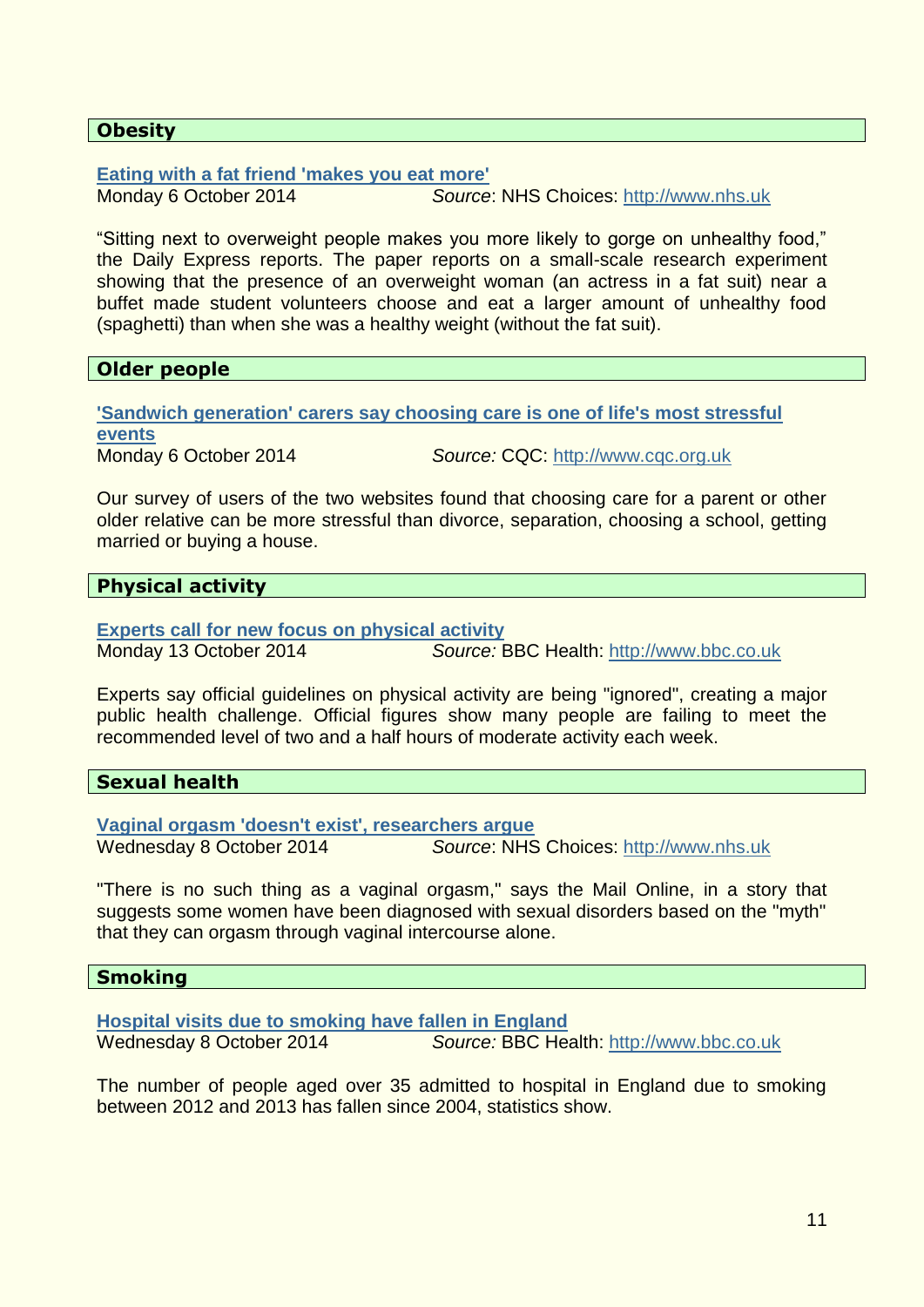# **[E-cigarettes can appear in TV adverts, watchdog rules](http://www.bbc.co.uk/news/uk-29553288)**

Thursday 9 October 2014 *Source:* BBC Health: [http://www.bbc.co.uk](http://www.bbc.co.uk/)

Electronic cigarettes can be shown in UK TV adverts from 10 November, the Committee of Advertising Practice says. Ruling for the first time specifically on e-cigarettes, the CAP said adverts must not target under-18s or non-smokers, and must not show tobacco "in a positive light".

# <span id="page-11-0"></span>**Social & economic issues**

**[Councils 'swamped' by checks on rights of vulnerable](http://www.bbc.co.uk/news/health-29434519)** Wednesday 1 October 2014 *Source:* BBC Health: [http://www.bbc.co.uk](http://www.bbc.co.uk/)

Councils in England and Wales are being overwhelmed with requests to ensure the human rights of vulnerable people are not being abused.

**[Questions about life after death remain unanswered](http://www.nhs.uk/news/2014/10October/Pages/Whether-theres-life-after-death-remains-a-mystery.aspx)**

Wednesday 8 October 2014 *Source*: NHS Choices: [http://www.nhs.uk](http://www.nhs.uk/)

"Life after death is a real phenomenon," Metro reports – but the headline is pure hype. Researchers were actually looking at "near-death experiences" – a very different thing. Indeed, the research involved people who did not die (even "technically").

### **[Standard of care in England's homes](http://www.bbc.co.uk/news/uk-29547598) 'not good enough'**

Thursday 9 October 2014 *Source:* BBC Health: [http://www.bbc.co.uk](http://www.bbc.co.uk/)

Too much "awful care" is happening in care homes in England, the chief inspector of adult social care at the Care Quality Commission (CQC) has told the BBC.

**[Carers face income cut under new increased minimum wage](http://www.bbc.co.uk/news/business-29547987)** Thursday 9 October 2014 *Source:* BBC Health: [http://www.bbc.co.uk](http://www.bbc.co.uk/)

A new minimum wage has come into force this month, with the hourly rate going from £6.31 to £6.50. It might sound like good news, but the reality is more complicated. If you care for a friend or relative and also work part-time, the increase could cost you more than £60 per week.

**[A Point of View: How do we give dignity to the dying?](http://www.bbc.co.uk/news/magazine-29565968)**

Sunday 12 October 2014 *Source:* BBC Health: [http://www.bbc.co.uk](http://www.bbc.co.uk/)

We want to give dying people their dignity. But all too often, we don't know how, says

Adam Gopnik.

**[Vaccines and gelatine: PHE response](https://www.gov.uk/government/news/vaccines-and-gelatine-phe-response)**

Tuesday 14 October 2014 *Source:* PHE\*: [http://www.gov.uk](http://www.gov.uk/)

Public Health England responds to media reports about vaccines and gelatine…. Porcine gelatine has been certified as acceptable by many multi-faith groups.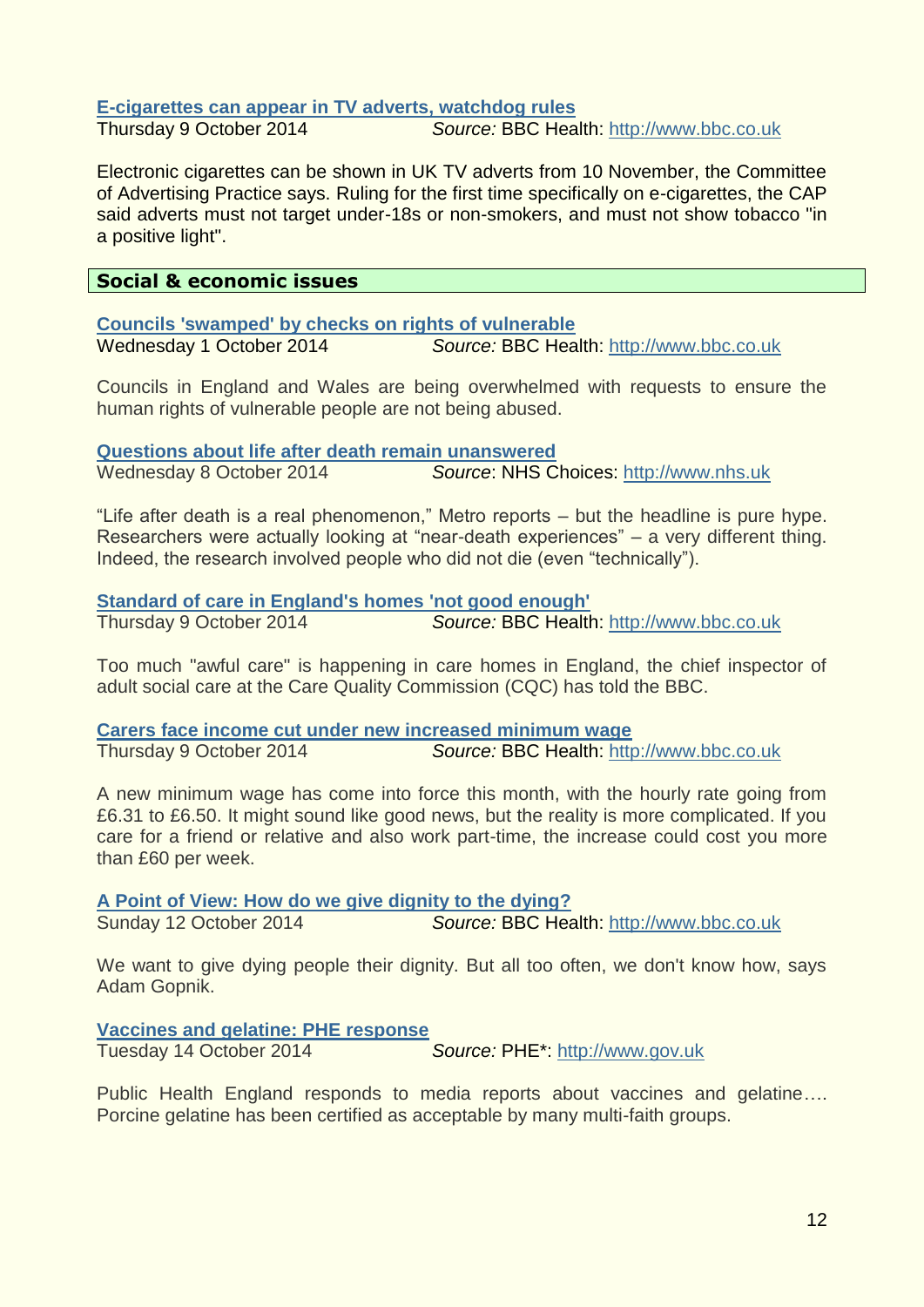# <span id="page-12-0"></span>**Statistics**

### **[Statistics on Smoking, England -](http://www.hscic.gov.uk/catalogue/PUB14988) 2014**

Wednesday 8 October 2014 *Source:* Health and Social Care Information Centre: [http://www.hscic.gov.uk](http://www.hscic.gov.uk/)

This statistical report presents a range of information on smoking which is drawn together from a variety of sources. The report aims to present a broad picture of health issues relating to smoking in England and covers topics such as smoking prevalence, habits, behaviours and attitudes among adults and school children, smoking-related ill health and mortality and smoking-related costs.

### <span id="page-12-1"></span>**Women's health**

**[Womb transplant baby birth gives 'hope' say doctors in Sweden](http://www.bbc.co.uk/news/health-29488685)** Saturday 4 October 2014 *Source:* BBC Health: [http://www.bbc.co.uk](http://www.bbc.co.uk/)

A woman in Sweden has become the first in the world to have a baby after having a womb transplant. The 36-year-old mother, who was born without a uterus, received a donated womb from a friend last year.

**[Is it ever OK to drink when you are pregnant?](http://www.bbc.co.uk/news/health-29519947)**

Tuesday 7 October 2014 *Source:* BBC Health: [http://www.bbc.co.uk](http://www.bbc.co.uk/)

Women who binge drink and later find out they were pregnant at the time are seeking abortions under the misapprehension their babies will suffer foetal alcohol syndrome (FAS), a charity has warned.

**[Post-natal depression: Are the signs still being missed?](http://www.bbc.co.uk/news/health-29523612)** Tuesday 7 October 2014 *Source:* BBC Health: [http://www.bbc.co.uk](http://www.bbc.co.uk/)

As many as one in five new mothers suffer from post-natal depression but some leading doctors say post-natal checks may be too rushed to pick it up. In a survey by the parenting group NCT and online forum Netmums, made available to BBC News, nearly 30% of new mothers said their GP had not asked them about their mental health at all.

### <span id="page-12-2"></span>**Workplace health**

**[Workplace drug testing 'on the rise', say providers](http://www.bbc.co.uk/news/uk-29465755)** Friday 3 October 2014 *Source:* BBC Health: [http://www.bbc.co.uk](http://www.bbc.co.uk/)

Workplace drug testing has increased significantly in the UK, four leading screening companies have said. They have seen rises in the number of annual tests carried out of between 40% and 470% over four years.

\*This bulletin contains public sector information licensed under the Open Government Licence v2.0